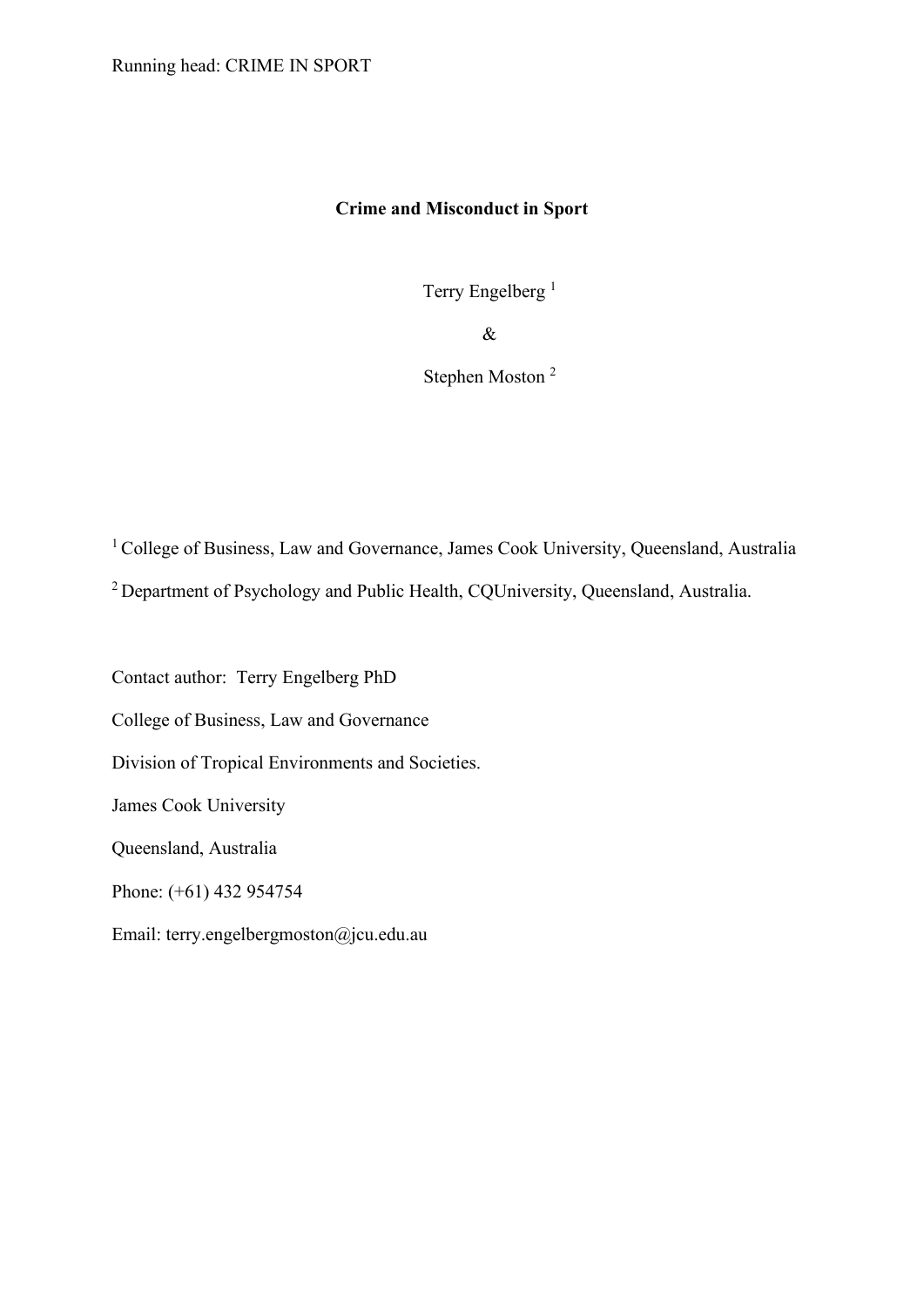### **Crime and Misconduct in Sport**

The global pandemic of 2020 brought about the suspension of almost all sporting activity. From grassroots sport through to elite competitions, the sporting world effectively ended. At the time of writing (early May 2020), there are tentative plans to restart some elite competitions, with the German Bundesliga and the Australian National Rugby League both announcing that competitions will recommence shortly. In both cases, the plan is to play games for a television audience only, in near-empty stadiums. In the months and years to come, it is likely that Sport in Society will see considerable debate as to the logistical problems in restarting sporting competition during and after a pandemic. For example, as spectators will not be able to attend matches and so there will be no game-day revenues. The purpose of competing is almost entirely to fulfill contractual obligations to television companies and sponsors, not because of any consideration for fans. It is also likely that the journal will see considerable debate as to the social and ethical problems of recommencing sporting competitions. For example, whilst players will need to be tested for COVID-19 on a regular basis, tests for first responders (medical staff, police, etc.) are currently in short supply.

Such problems beg questions as to the role of sport in modern society: Is it even appropriate to be planning sporting events while many are sick and dying? It is illustrative that while the organising committee of the Tokyo 2020 Olympic games prevaricated on whether or not the games would go ahead as scheduled (they eventually rescheduled the games to 2021), media reports were quick to argue that athletes would be so committed to competing that the threat of COVID-19 would scarcely be a deterrent. Astute readers will not be surprised to learn that the main evidence for this claim was the *Goldman dilemma*, a thoroughly debunked myth (Moston, Hutchinson, and Engelberg 2017) that suggests that athletes would willingly sacrifice their own lives in pursuit of sporting glory.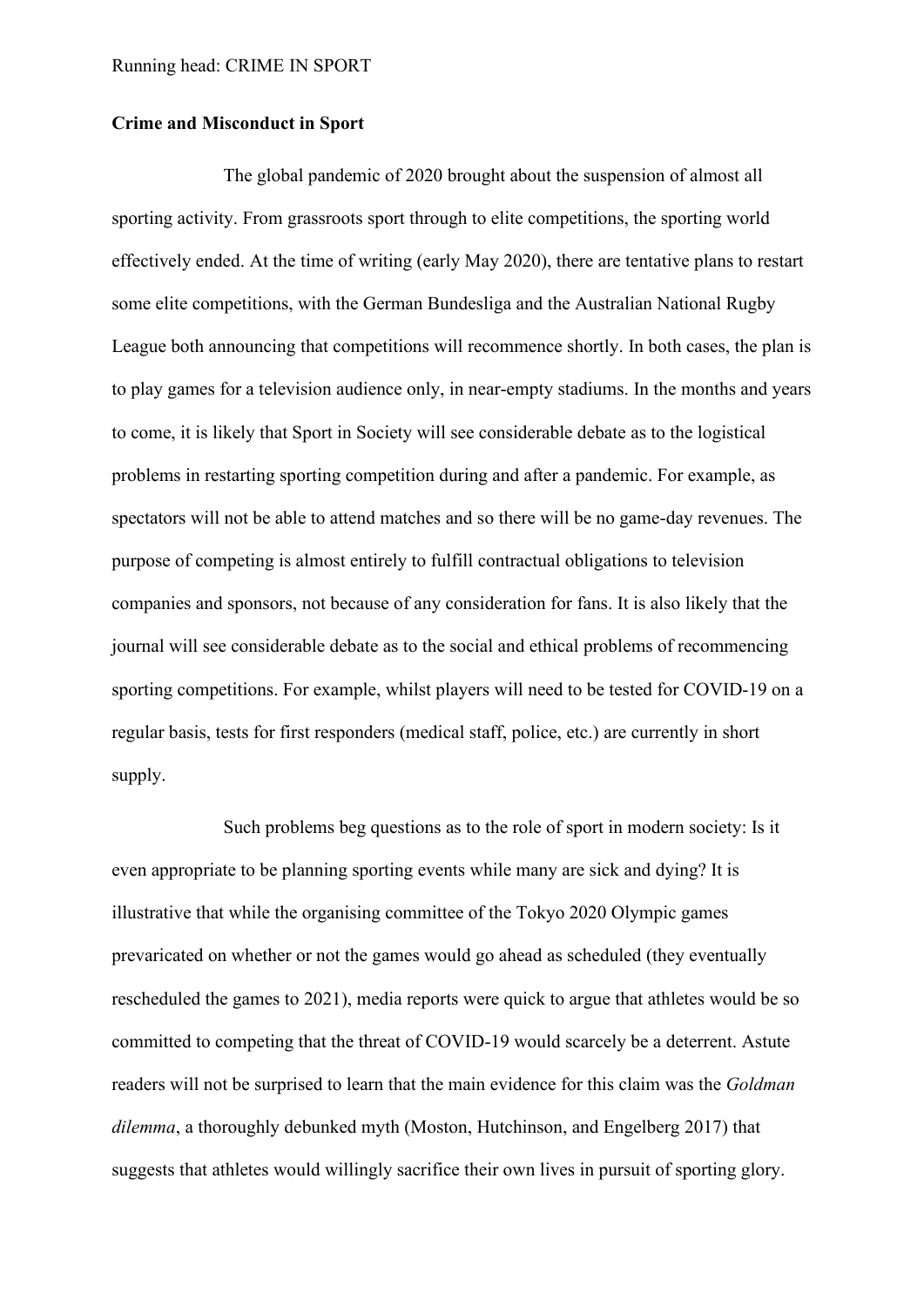The use of such worn out tropes highlights a clear willingness in some sections of the media to believe the worst about modern athletes.

The cessation and (we must assume) eventual recommencement of sport following the pandemic will inevitably prompt a major reassessment of the role of sport in modern society. Until recently, the assumption that sport serves an important positive social function and that it is a powerful cultural force, has largely gone unchallenged. Many years ago, the manager of Liverpool Football Club, Bill Shankly, was reported to have said: "Some people think football is a matter of life and death. I don't like that attitude. I can assure them it is much more serious than that." During the pandemic, the current manager of Liverpool FC, Jürgen Klopp, updated the sentiment when he said that "football always seems the most important of the least important things. Today, football and football matches really aren't important at all" (Klopp 2020).

The cessation of sporting activity has clearly served to highlight some of the inequities in modern sport. For example, during the pandemic many elite players have continued to be paid even though they are not competing. This has prompted government ministers (most notably in the United Kingdom), and members of the media (again, most notably in the United Kingdom), to question whether athletes should receive such high wages whilst non-playing staff have been made redundant, or placed on enforced furloughs (leave without pay). In some countries, such as Australia, elite athletes have been asked (sometimes forced) to take pay cuts to subsidise the wages of non-playing staff. There has also been an implicit expectation that elite players should also sacrifice their wages to support local health services. Curiously, such arguments are only rarely made for other highly paid groups.

The media focus on payments to elite athletes undoubtedly reflects many of the underlying problems in society (most obviously, racism), but it also highlights the expectation that elite athletes are role models, and that organised sport is expected to be a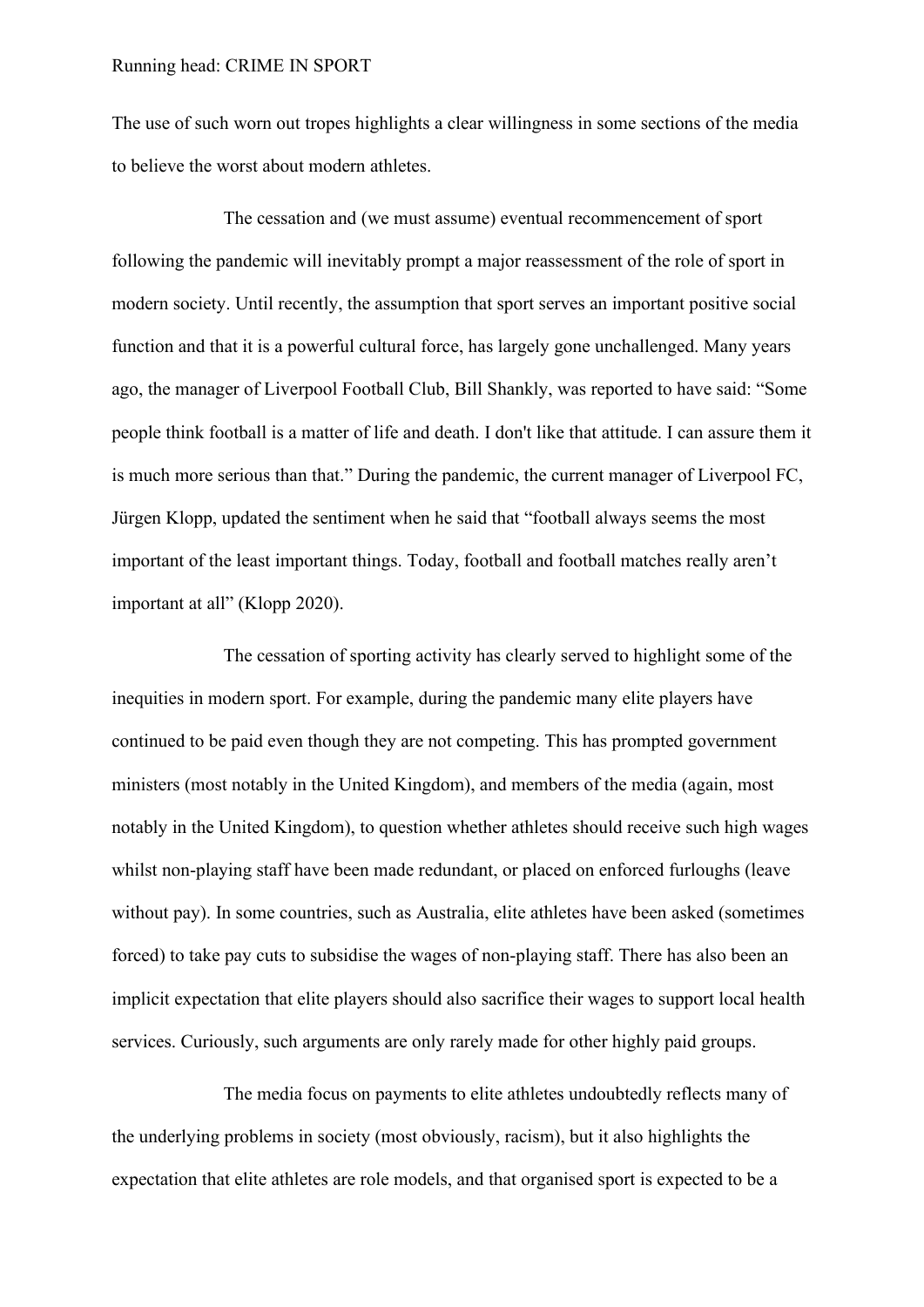positive influence on society. This then, ostensibly, justifies the recommencement of elite sport long before other parts of society (e.g., grassroots sport) have yet to even consider the resumption of activity.

Such a position is surprising as there is evidence that sport exerts a negative influence on society. For example, in a summary of the research, Liston et al. (2017) found that sporting environments are places where violence against women can occur both directly and indirectly, through the entrenching of violence-supportive attitudes and behaviours. Similarly, another review paper (Engelberg and Moston 2016b) showed that sexual harassment in sport was so pervasive that even students studying sport science and sport journalism were more likely to be sexually harassed than students in other disciplines. Furthermore, women in sport appear to be more accepting of such behaviours than women in other contexts, such as the workplace or academia. Incredibly, sexual harassment might even be perceived as a normal part of sport (Australian Sports Commission 2001).

Despite such problems, sport has become one of the primary social engineering tools used to build communities and to prevent social problems (see Richards and May 2018). However, the evidence base for such initiatives is surprisingly scant. In a compendium of programs, Our Watch (2017) identified 28 current sports-based programs and initiatives aimed at preventing violence against women. The evidence base for these programs and initiatives was limited. Only four of the programs were classified as *good practice* (the program has been evaluated and the results published in a refereed source); another four were classified as *promising practice* (program has been evaluated and results published in a non-refereed source); and the remaining 20 had not been evaluated.

Almost 30 years ago, Robins (1990) argued that advocates of sport programs aimed at reducing or preventing youth crime were often "propelled by a sort of aggressive optimism" (p.26) and that the allocation of public money into sport-based interventions was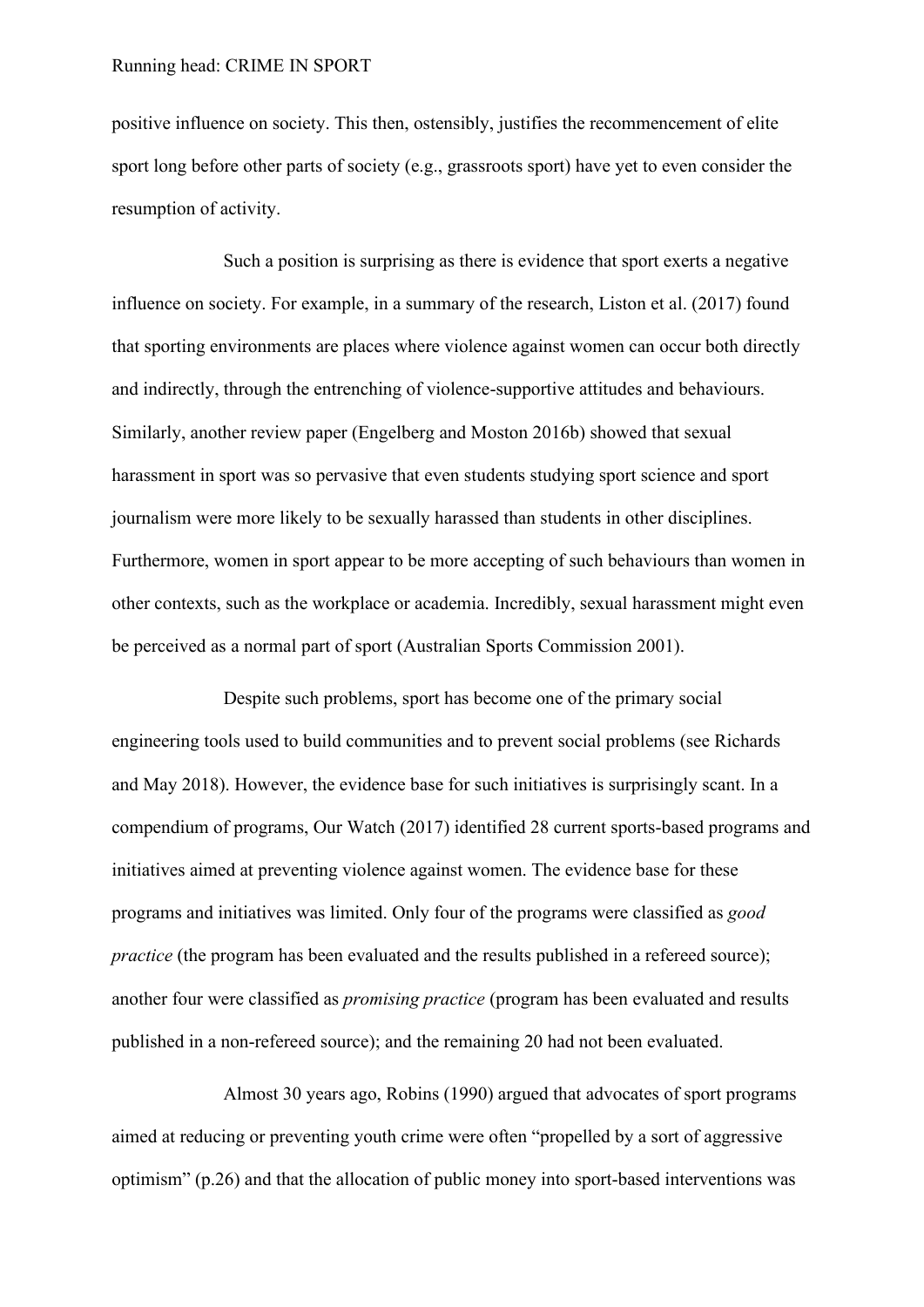premised on research that lacked both validity and rigour. Little appears to have changed in the intervening period. More recently, Armstrong and Hodges-Ramon (2015) repeated those same accusations, suggesting that policy in the area appears to be based on isolated 'successes' (but not isolated 'failures') and nostalgic evidence, rather than rigorous evidence.

While many of the criminological issues facing sport have been extensively studied in other contexts, their occurrence in the context of sport presents some unique and complex challenges. For example, the Australian Crime Commission (2013) alleged that some coaches and support staff were actively facilitating the introduction of organised crime into sporting markets. This is undoubtedly not a new problem. In many discussions about crime and sport it is inherently assumed that sport exerts the power to corrupt. In essence, otherwise law-abiding people become indoctrinated into patterns of behaviour that develop into increasingly serious criminal actions. Researchers have compared the criminal attitudes and behaviours of athletes and non-athletes across a variety of different offence types (Nichols and Crow 2004, Nichols 2007) . However, the results of such studies have been equivocal, with some suggesting that athletes are more likely to commit criminal behaviour (Chandler, Johnson, and Carroll 1999, Kudlac 2010), others suggesting exactly the opposite (Ward 1999), and yet others have suggested that the relationship varies with offence type (Caruso 2011, Veliz and Shakib 2012).

Efforts to tackle problems in sport have often been undermined by the sporting industry, which has largely attempted to conceal the practice and extent of crime and misconduct. For example, actions such as on-field violence which would be deemed as criminal in other contexts, quite incredibly, might be are seen as a *normal* part of elite sport (Pedersen et al. 2009). Misconduct may even be used in media campaigns to promote public interest in sporting contests (e.g., rugby league is frequently promoted with images of onfield violence).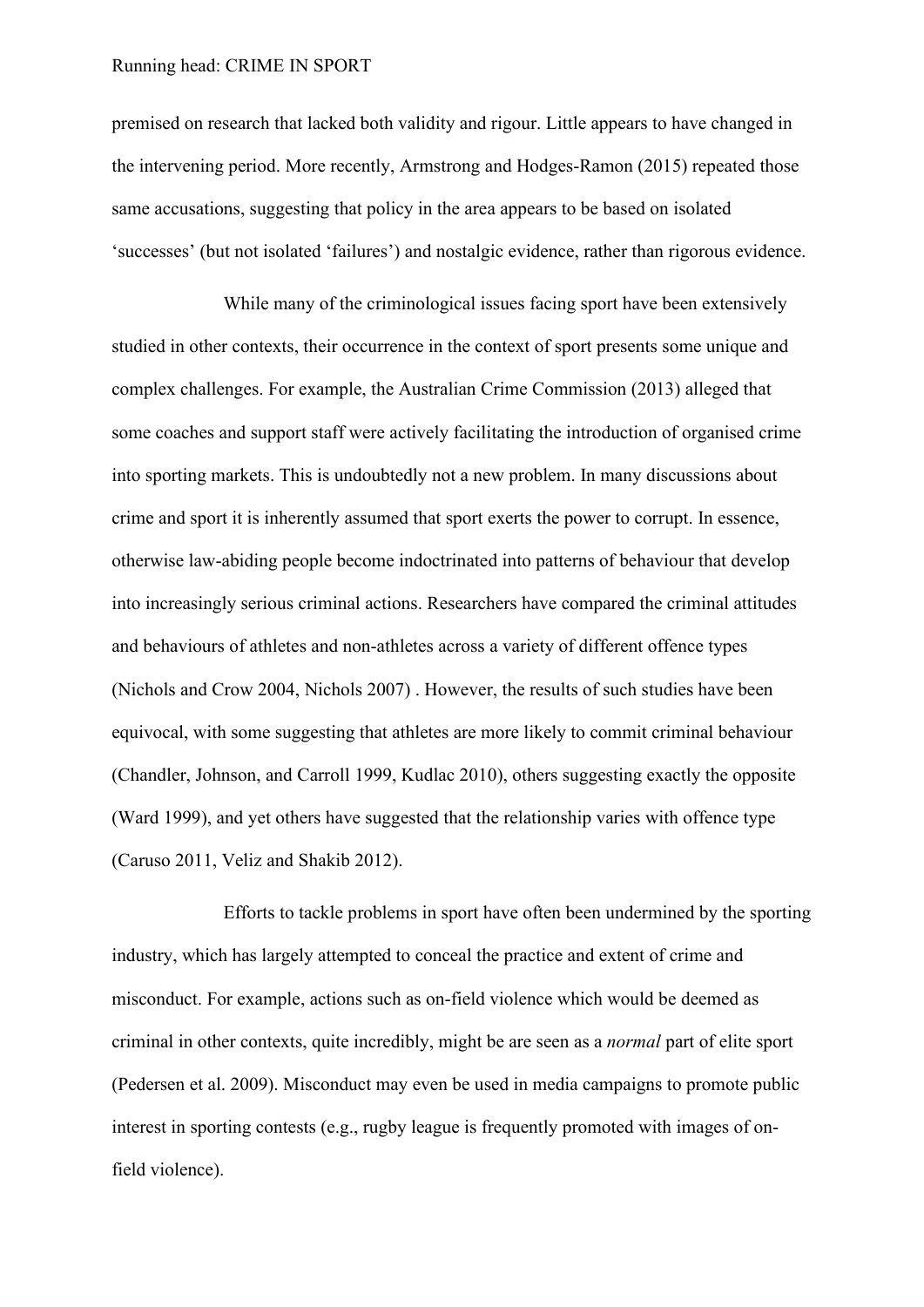To date, there have been several analyses of the criminal histories of players. For example, studies in the USA (Benedict 2004, 1997) and Australia (Wilson, Stavros, and Westberg 2008) reveal that many sporting teams feature a disproportionately high number of players with criminal convictions (Crosset, Benedict, and McDonald 1995). Despite the widespread media coverage given to criminal and non-criminal misconduct by athletes, public reactions to such incidents are somewhat muted. In part, this may be explained by 'tribal' allegiances where misconduct by one's own team is condoned, but similar behaviour by a rival team member is condemned (Cialdini et al. 1976, Dietz-Uhler and Murrell 1999). A related possibility is that inconsistent or distorted media reporting of sporting controversies might influence opinion. For example, the reporting (or non-reporting) of offences may be linked to the media's sponsorship of a sport.

Confronted with the public relations problems posed by athlete misconduct, many governments and, to a lesser extent, sporting organisations, have advocated that noncriminal offences (e.g., doping, on-field violence) be treated as criminal matters, with offences investigated by police officers (Moston and Engelberg 2016). The sporting industry is increasingly coming to be seen as one that has failed to adequately deal with its own problems, and that external agencies such as the police, are now required to intervene.

There are currently multiple threats to the integrity of sport and the extent to which the sporting community recognises and responds to these threats is only superficially understood. The failure to deter doping (Moston and Engelberg 2016), let alone more serious forms of misconduct, suggests that current strategies to deter and detect crime and misconduct suffer from a severe credibility problem. Consequently, such problems are likely to intensify in both number and severity in the coming years.

The current Special Issue called for papers to identify the type and scale of crime and misconduct in sport, and to offer possible solutions to those problems. As such,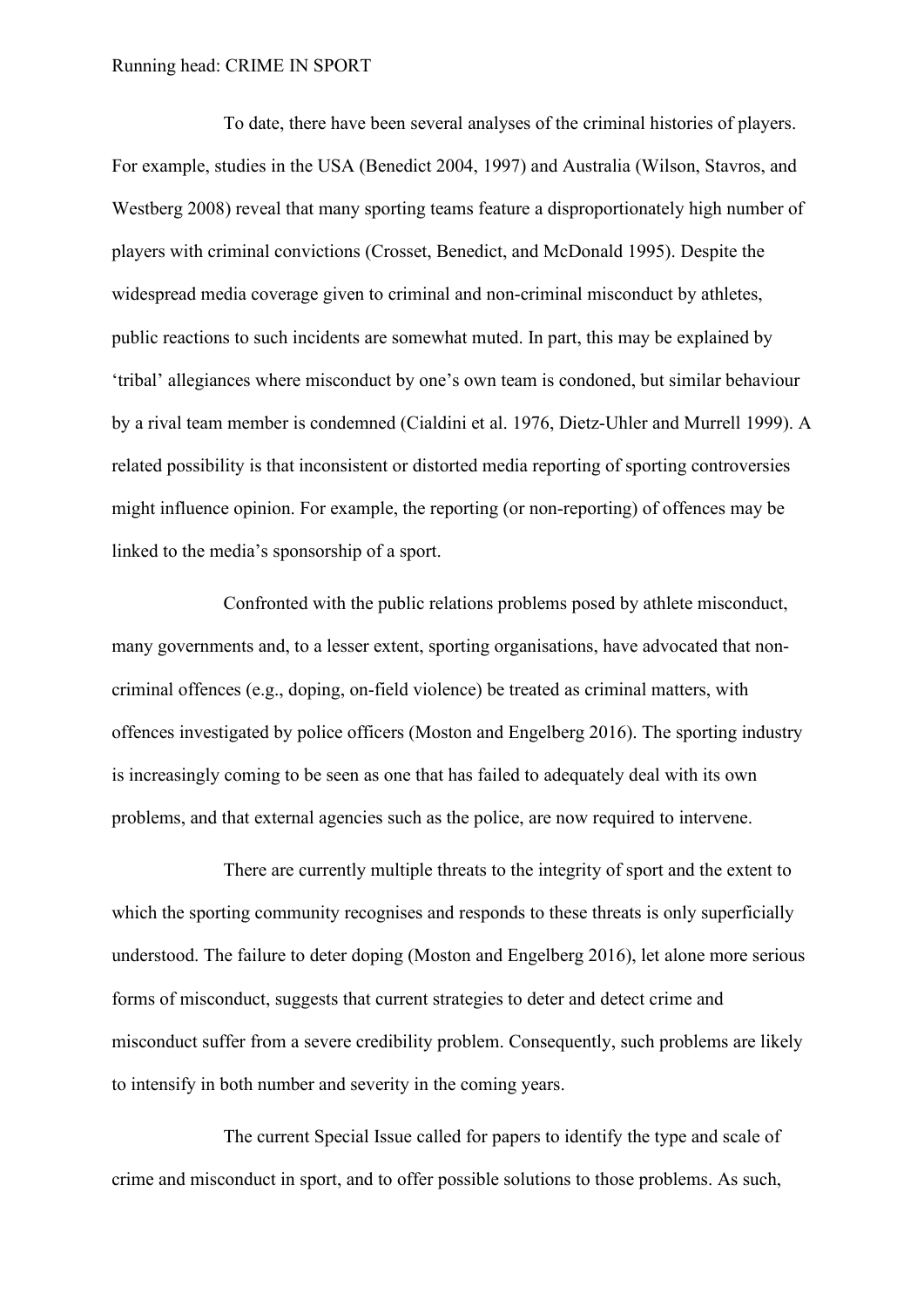this Special Issue fits within what has become known as "dark side research" (Parnitzke Smith and Freyd 2014). That is, research on phenomena which many might wish it did not exist. Sporting authorities often avoid conducting dark side research because it generates an unwanted dilemma: if a problem is found, some action to deal with it may be required. Conversely, a failure to conduct research ensures that the unwanted dilemma never arises. The lack of research on the prevalence of sexual harassment in sport is illustrative: the last study of this issue in Australia was conducted over twenty years ago (Australian Sports Commission 2001). There has been little to no interest in conducting any new research despite national data suggesting the problem is highly prevalent in general society.

# **The current Special Issue**

The purpose of the current Special Issue is to bring together new research that exposes the dark side of sport, revealing causes, prevalence, consequences, and solutions for such conduct. We have a longstanding interest in such issues, having spent most of the last ten years studying doping in sport (e.g., Engelberg and Moston 2016a, Engelberg, Moston, and Skinner 2012, Moston, Engelberg, and Skinner 2015). Please note here that, depending on which country you live in, doping may be a crime, or a form of misconduct. It is hoped that the Special Issue will provide a focal point for new crime and misconduct in sport research that helps to move the field beyond non-rigorous evidence sources. It also contributes to the growing body of (mainly anecdotal) evidence that prompts the question: is sport the cure, or is it the cause?

There are six papers in this Special Issue, a relatively small number which may reflect the general reluctance to conduct problem-based research in sport (there simply aren't that many researchers in the field). However, the quality of the papers is high and the contributions significant. The methodologies fall into two broad categories: archival data and qualitative data (including case studies, interviews and focus groups). Conducting research on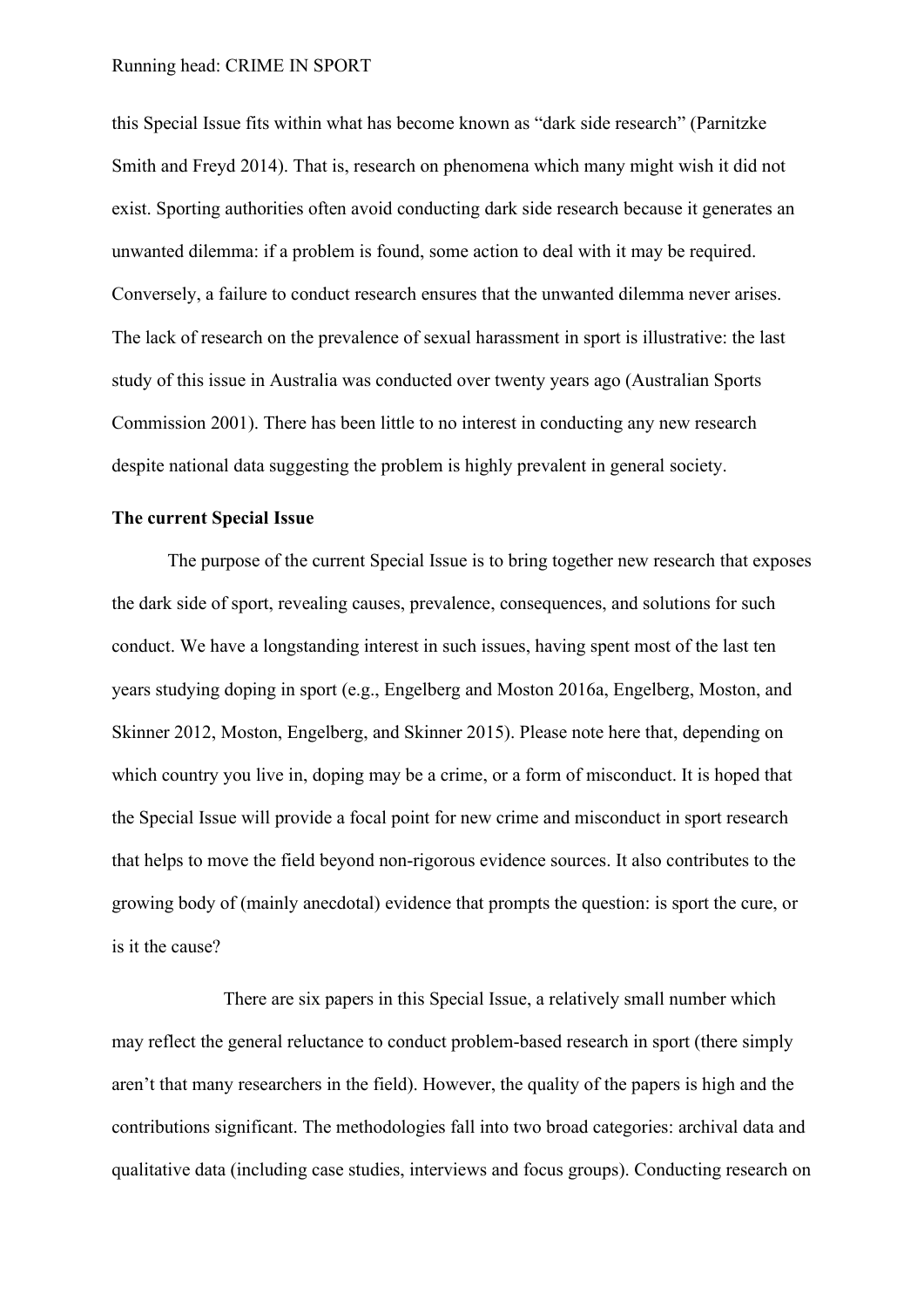crime and misconduct is not inherently any harder than in other areas, with the single proviso that sporting authorities will probably not support or endorse such research (we told you it was hard!). However, this problem can be overcome through the methodologies employed here.

Before addressing the main arguments of each paper, we would like to highlight the 18 authors whose work is featured here. Seven authors were from the United Kingdom, four from France, three from Australia, two from the United States of America and one each from Canada and Ireland.

The first paper is "Measuring the violence and incivility of players in professional sport and the disciplinary bodies' management: statistical analysis of French professional football' by Willem Ruppé, Olivier Sirost, Christophe Durand and Nadine Dermit. This paper, based on 10 years of archival data (comprising 6027 observations), examines incidents of violent and otherwise inappropriate behaviour by French professional football players and the penalties applied for those behaviours. We would like to highlight the efforts that went into developing a framework for analysing the data in this study. As researchers, we appreciate the complexities of such a task and duly acknowledge those efforts. As to the findings, the objective data shows little change in violent and uncivil behaviours, but this jars with media reports suggesting there are increasing numbers of scandals. Perceptions of crime and misconduct can differ from objective truth. This is an ongoing issue that pervades most research in this field.

The second paper is 'The emergence and perpetuation of a destructive culture in an elite sport in the United Kingdom' by Niels Feddersen, Robert Morris, Martin Littlewood and David Richardson. Once again, we acknowledge the efforts of the research team as they conducted an impressive multi-method (16 month) longitudinal study involving athletes, coaches and other key stakeholders. The antagonism between the various groups,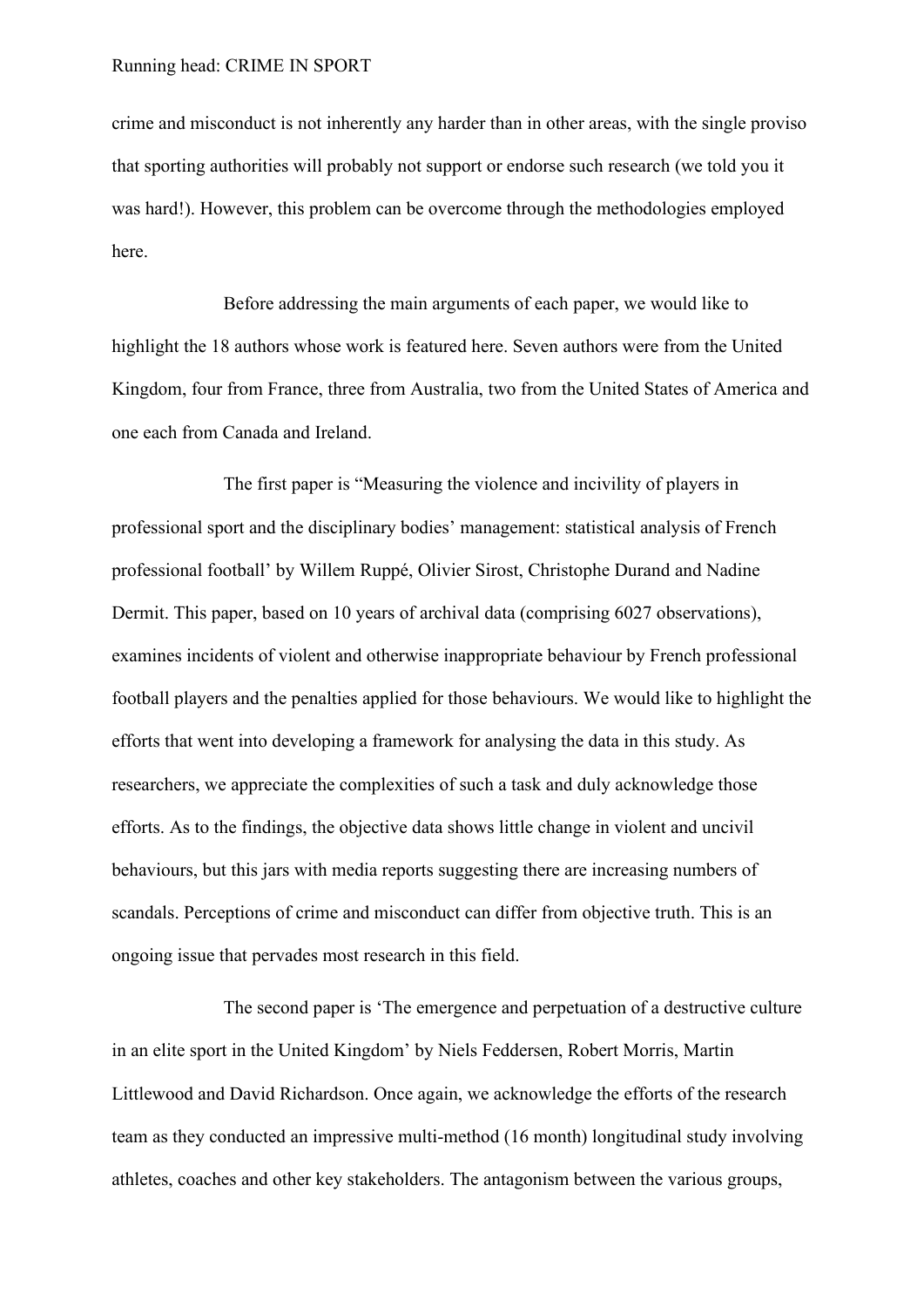including examples of deception and manipulation, revealed here is remarkable. That such behaviours can be rationalised and destigmatised helps to explain how destructive cultures in sport can be created and then maintained.

The third paper is 'When women athletes transgress: an exploratory study of image repair and social media response' by Rachel Allison, Ann Pegoraro, Evan Frederick and Ashleigh-Jane Thompson. Featuring two case studies (Abby Wambach and Maria Sharapova) the paper shows some of image repair strategies that famous athletes employ after transgressions are detected. We have previously conducted studies on similar themes (Moston and Engelberg 2019) and particularly enjoyed seeing the use of Benoit's image repair theory (e.g., Benoit 1997) and a strong demonstration of how it can be applied to sporting transgressions. The identification of the specific image repair strategies employed by the athletes is important, so too the demonstration of how audiences (e.g., Facebook users) readily accepted and built upon those strategies.

The fourth paper is *'Life at the edge: exploring male athlete criminality'* by Lucy Sheppard-Marks, Richard Shipway and Lorraine Brown. In this paper ten (male) athletes who had committed criminal offences (prior to or during their athletic careers) were interviewed. Once again, as researchers who have conducted interviews with those who have transgressed (Engelberg, Moston, and Skinner 2015), we know that participant recruitment in such situations is extremely difficult, so we were suitably impressed with the methodology. The findings, expressed in part through a model of (male) athlete criminality will help guide future research studies, including studies of female athlete criminality.

The fifth paper is 'Regulating unsanctioned violence in Australian sport: time for Vamplew 2.0?' by Annette Greenhow & Matthew Raj. Springboarding from a notorious Australian case on on-field violence, the authors then review attempts to measure attitudes towards sport related violence (i.e., 'Vamplew 1.0'), before detailing Australian criminal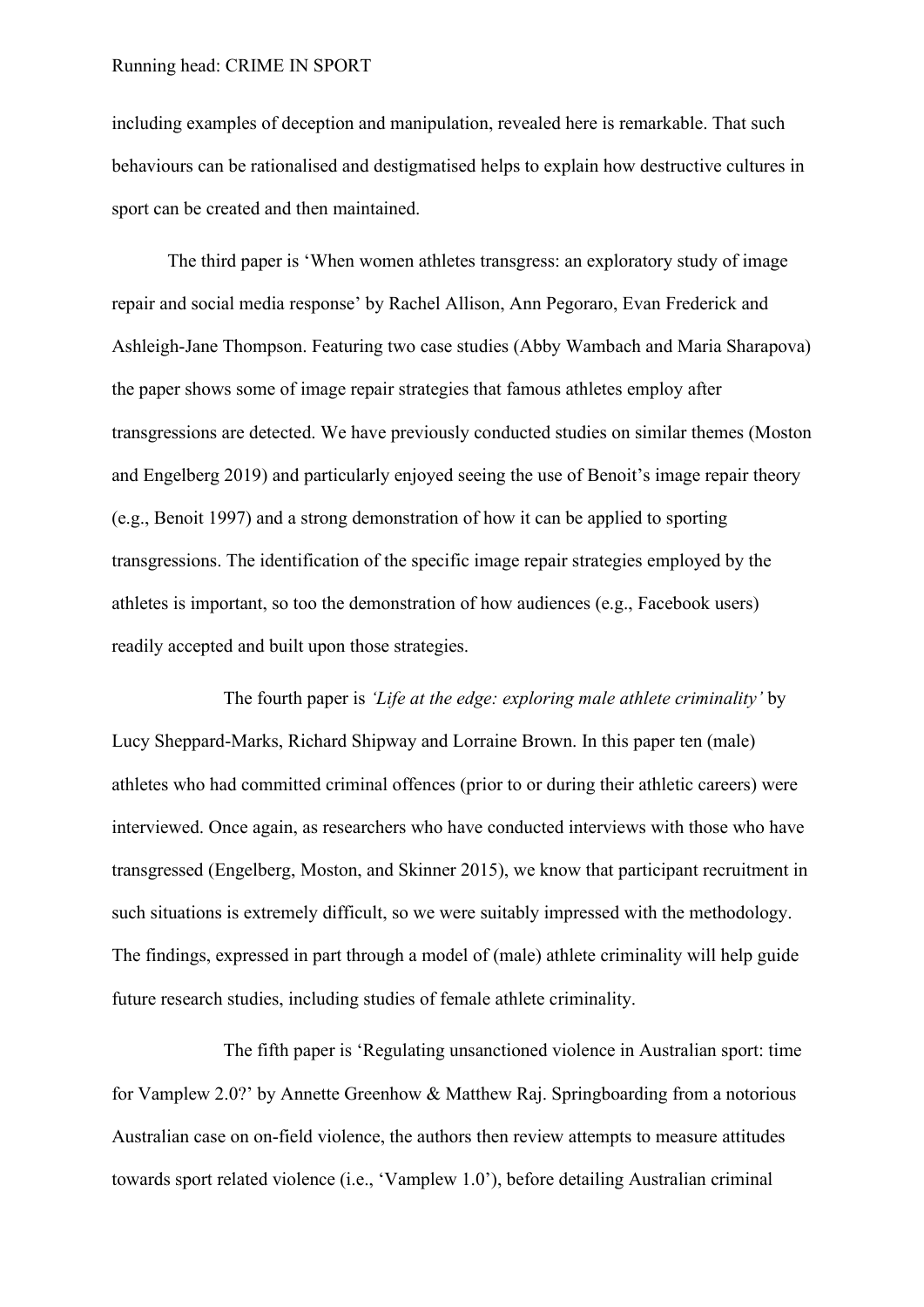legislation and exploring how this might link to sporting violence. The quality of the legal analysis here is excellent and those materials will undoubtedly be of considerable value to non-legal scholars. Throughout this paper the logic and the writing are of the highest caliber. We applaud and support the resulting call for a Vamplew 2.0

The final paper is 'The impact of sports participation on crime in England between 2012 and 2015' by Stephen Brosnan. After reading the first five papers, readers might be wondering whether do we really want sport to resume post COVID-19? If so, reading Brosnan's paper might be a useful counterpoint to the preceding five papers. Drawing on four years of archival data from England, Brosnan shows that participation in sport was associated with lower rates of crime (particularly violent crime). The paper also shows that other factors, most notably socioeconomic conditions, should be factored into any attempts to link sport to crime.

While most readers will read the papers in this Special Issue in isolation, we believe that as a combined body of work they highlight many of the problems of conducting research on this contentious topic, but also the possible rewards that can come from such studies. So, in conclusion, once more we would like to thank each of these authors for their hard work in drafting and revising the papers. It was a pleasure to work with you all and we offer our sincere thanks.

We would also like to thank the reviewers. Your timely (most cases!) and insightful (most cases!) commentaries helped to enhance the quality of the work presented here. The authors made clear to us that they while sometimes they found the feedback to be challenging, in each case manuscripts were greatly improved by the reviews.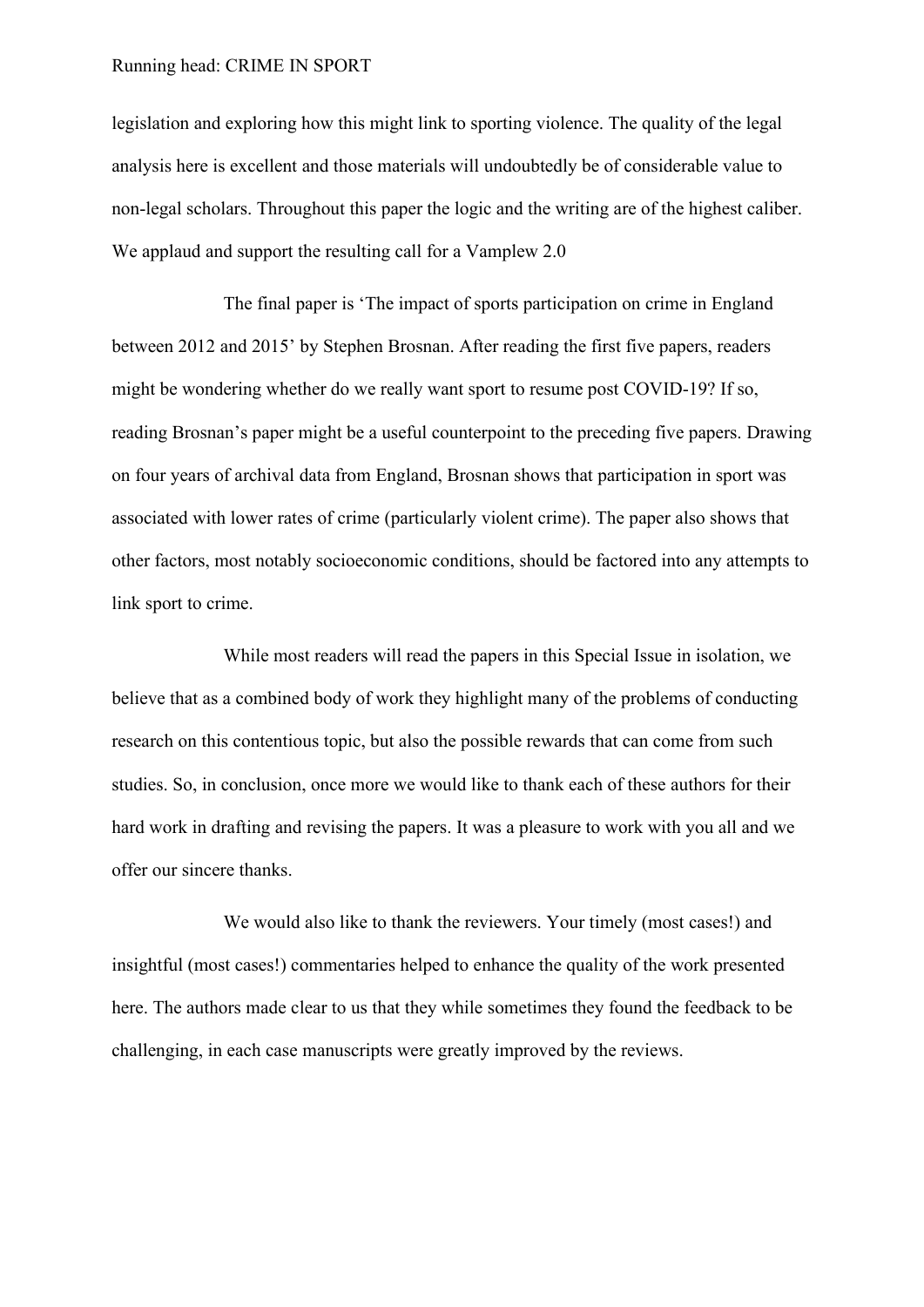Finally, we would like to thank Boria Majumdar, Mark Jones and all the staff at *Sport in Society* and at *Taylor and Francis* for giving us the opportunity to be guest editors. The help we have received throughout this process has been fantastic. Thank you all.

Terry Engelberg

Stephen Moston

### **References**

- Armstrong, G., and L. Hodges-Ramon. 2015. "Sport and crime." *Oxford Handbooks Online* November:1-24. doi: 10.1093/oxfordhb/9780199935383.013.87.
- Australian Crime Commission. 2013. Organised crime and drugs in sport in Australia. Canberra: Australian Government.
- Australian Sports Commission. 2001. Australian research on harassment in sport. A snapshot In time: Athlete's perceptions of harassment. edited by Australian Sports Commission. Online: Australian Sports Commission.
- Benedict, J. 1997. *Public Heroes, Private Felons*. Boston: Northeastern University Press.
- Benedict, J. 2004. *Out of Bounds: Inside the NBA's Culture of Rape, Violence, and Crime*. New York, NY: Perrenial Currents.
- Benoit, William L. 1997. "Image repair discourse and crisis communication." *Public Relations Review* 23 (2):177-186. doi: [https://doi.org/10.1016/S0363-8111\(97\)90023-](https://doi.org/10.1016/S0363-8111(97)90023-0) [0.](https://doi.org/10.1016/S0363-8111(97)90023-0)
- Caruso, R. 2011. "Crime and sport participation: Evidence from Italian regions over the period 1997–2003." *The Journal of Socio-Economics* 40 (5):455-463. doi: 10.1016/j.socec.2010.09.003.
- Chandler, S.B., D.J. Johnson, and P.S. Carroll. 1999. "Abusive behaviors of college athletes." *College Student Journal* 33 (4):638-645.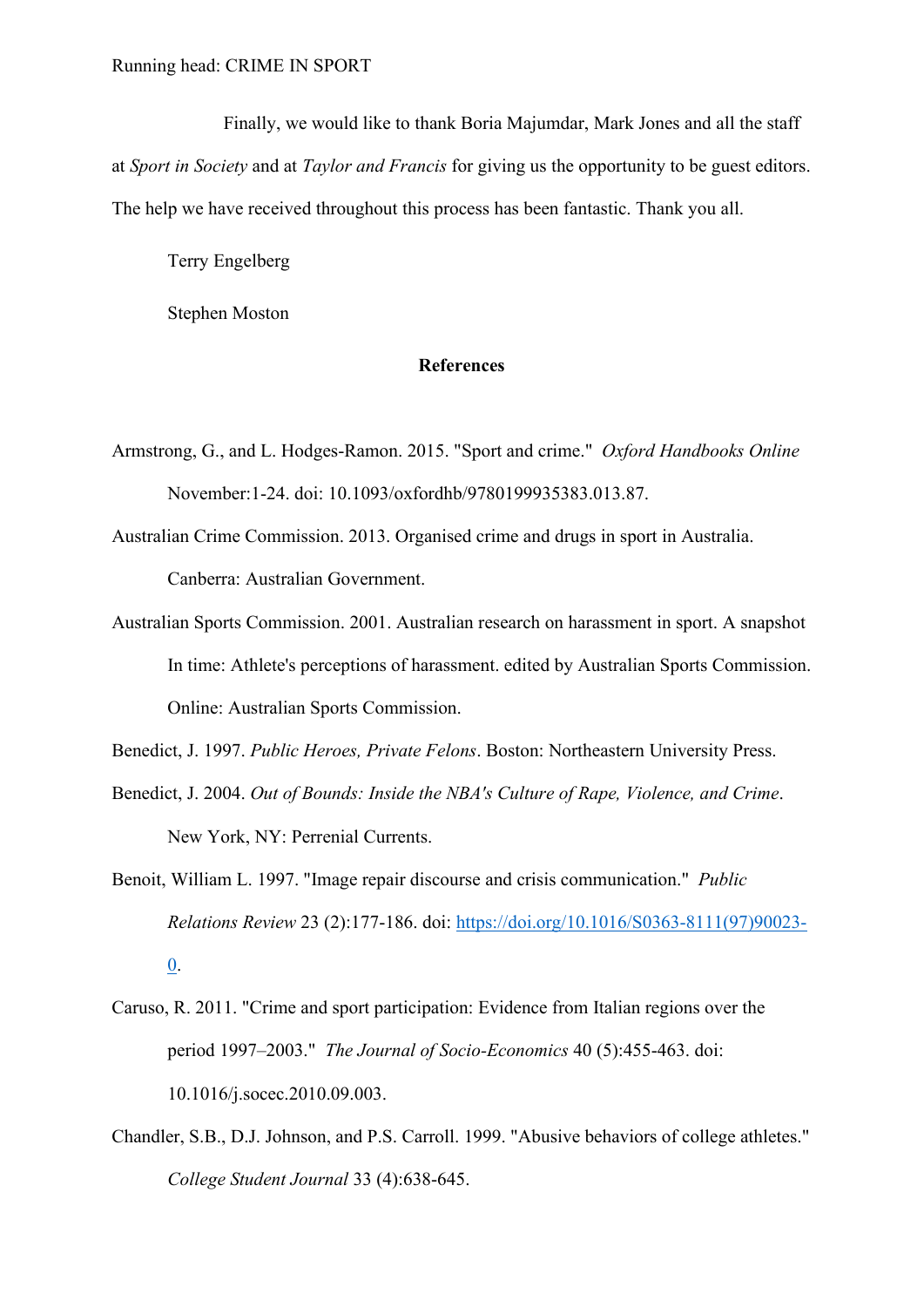- Cialdini, R., R. Borden, A. Thorne, S. Friedman, and L. Sloan. 1976. "Basking in reflected glory: three football studies." *Journal of Personality and Social Psychology* 34:366- 375.
- Crosset, T., J. Benedict, and M. McDonald. 1995. "Male student-athletes reported for sexual assaults: A survey of campus police departments and judicial affairs offices." *Journal of Sport and Social Issues* 19:126-40.
- Dietz-Uhler, B., and A. Murrell. 1999. "Examining fan reaction to game outcomes: A longitudinal study of social identity." *Journal of Sport Behavior* 22 (1):15-27.
- Engelberg, T., and S. Moston. 2016a. "Inside the locker room: A qualitative study of coaches' anti-doping knowledge, beliefs and attitudes." *Sport in Society* 19 (7):942- 956. doi: 10.1080/17430437.2015.1096244.
- Engelberg, T., S. Moston, and J. Skinner. 2012. "Public perception of sport anti-doping policy in Australia." *Drugs: Education, Prevention & Policy* 19 (1):84-87. doi: 10.3109/09687637.2011.590556.
- Engelberg, T., S. Moston, and J. Skinner. 2015. "The final frontier of anti-doping: A study of athletes who have committed doping violations." *Sport Management Review* 18 (2):268-279. doi: 10.1016/j.smr.2014.06.005.
- Engelberg, Terry, and Stephen Moston. 2016b. "Hiding in plain sight: sexual harassment in sport." In *Research handbook of employment relations in sport*, edited by M. Barry, J. Skinner and T Engelberg, 295-309. Cheltenham, UK: Edward Elgar Press.
- Klopp, J. 2020. Jürgen Klopp's message to supporters. Liverpool, UK: LiverpoolFC.Com.
- Kudlac, C.S. 2010. *Fair or Foul: Sports and Criminal Behavior in the United States*. Santa Barbara, CA: Praeger.
- Liston, Ruth, Shaez Mortimer, Gemma Hamilton, and Robin Cameron. 2017. A team effort: Preventing violence against women through sport. Melbourne, Australia: Our Watch.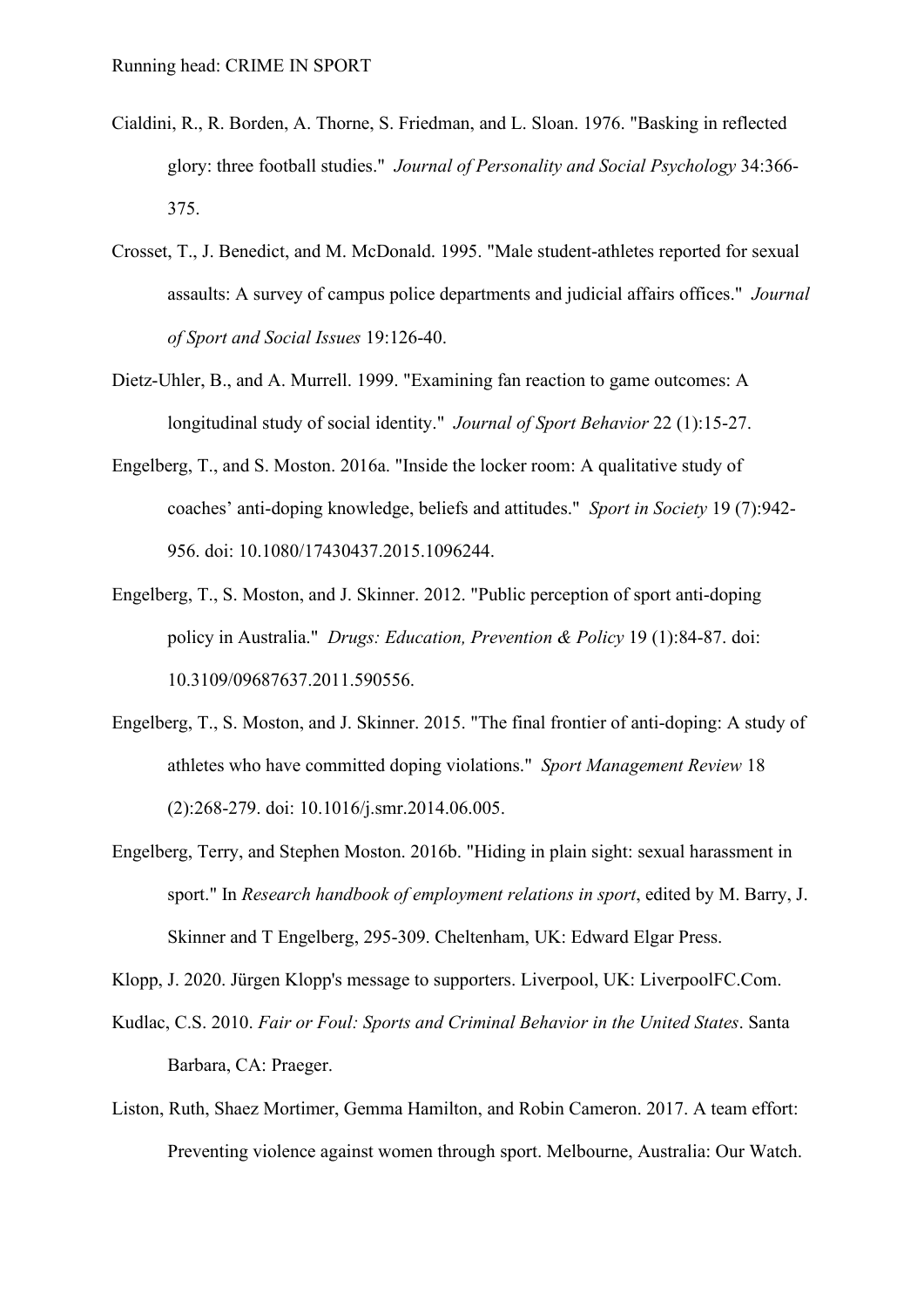Moston, S., and T. Engelberg. 2016. *Detecting doping in sport*. London: Routledge.

- Moston, S., and T. Engelberg. 2019. "And justice for all? How anti-doping responds to 'Innocent Mistakes'." *International Journal of Sport Policy and Politics* 11 (2):261- 274. doi: 10.1080/19406940.2018.1550799.
- Moston, S., T. Engelberg, and J. Skinner. 2015. "Self-fulfilling prophecy and the future of doping." *Psychology of Sport and Exercise* 16 (2):201-207. doi: 10.1016/j.psychsport.2014.02.004.
- Moston, S., B. Hutchinson, and T. Engelberg. 2017. "Dying to win? The Goldman dilemma in legend and fact." *International Journal of Sport Communication* 10 (4):429-443. doi: 10.1123/ijsc.2017-0058.
- Nichols, G. 2007. *Sport and crime reduction: The role of sports in tackling youth crime*, *Sport and crime reduction: The role of sports in tackling youth crime.* New York, NY US: Routledge/Taylor & Francis Group.
- Nichols, G., and I. Crow. 2004. "Measuring the impact of crime reduction interventions involving sports activities for young people." *Howard Journal of Criminal Justice* 43 (3):267-283. doi: 10.1111/j.1468-2311.2004.00327.x.
- Our Watch. 2017. Preventing violence against women through sport: program/initiative compendium table. In *Our Watch*.

Parnitzke Smith, C., and J. Freyd. 2014. "The courage to study what we wish did not exist." *Journal of Trauma & Dissociation* 15 (5):521-526. doi: 10.1080/15299732.2014.947910.

Pedersen, Paul M., Choong H. Lim, Barbara Osborne, and Warren Whisenant. 2009. "An examination of the perceptions of sexual harassment by sport print media professionals." *Journal of Sport Management* 23:335-360.

Richards, R., and C. May. 2018. Sport for community development. Clearinghouse for Sport.